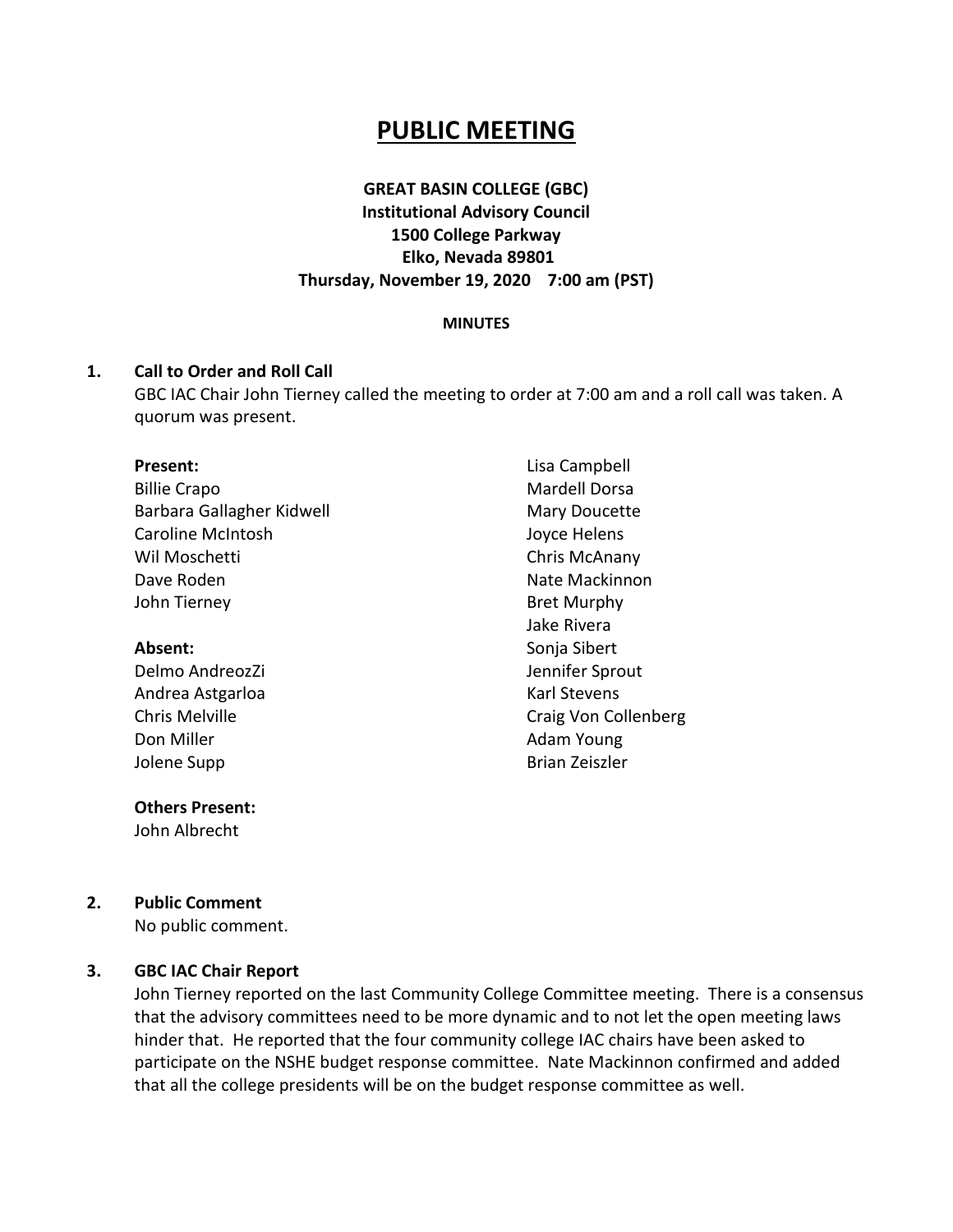John Tierney noted the immense stress that K-12 teachers are under because of the pandemic. John is reaching out to school superintendents and would like to eventually meet with them as well as GBC IAC members from Ely and Winnemucca.

### **4. IAC Member Reports**

Billie Crapo reported the Elko Area Chamber of Commence has been very busy in a different way from the past. Businesses have suffered and there is concern that 2021 will be tougher as far as jobs. The chamber is working on resources for grants and funding. There will be many people reaching out to GBC to continue their education to obtain jobs.

Barbara Gallagher reported from the legal community perspective. Jury trials have recently resumed. There are delays in legal system as criminal cases are taking priority. Injury law is what she does so it has been a challenge to get things moving. Jury trials are currently being conducted at the Convention Center.

Caroline McIntosh expressed gratitude to Adam Young, White Pine County Superintendent as and Bret Murphy on the dual credit program and other workforce development courses. It is a partnership that can be duplicated in the other communities.

Wil Moschetti commented again on the language for the terms for the IAC members and the language not addressing serving more than two terms. John Tierney said that Regent Cathy McAdoo and the IAC chairs are working on that language.

Dave Roden reported the Winnemucca building is progressing.

# **5. President's Report**

President Helens reported that GBC is stable. That is an important thing. Last year was a count year for us and GBC was up 23%. We put a plan in place and followed it and were successful. Our caseload growth would have generated over \$1 million. This was before COVID. GBC was already on-line, and we do on-line well, so we have continued to do well during the pandemic. Students surveyed last semester say they are very satisfied. We did have some challenges with the CTE and technical programs. However, we adjusted, and we were the only college in early May to finish the CTE students and graduate them. It was the same thing with the Nursing students. It is a testament to our wonderful faculty. Some of our nursing students went to New York at the beginning of the pandemic to help. GBC is still growing. We have the new programs in Ely and the new technology building in Winnemucca that the Board of Regents approved at the December meeting.

Due to the pandemic we knew the state would have a terrible shortfall in revenue. GBC was prepared for a 16% cut and now we must do more. We have some salary savings with positions we haven't filled. Additional budget cuts based on after caseload has been counted would be devastating. We need the cuts to be before the caseload growth is counted. We are looking at low yield programs.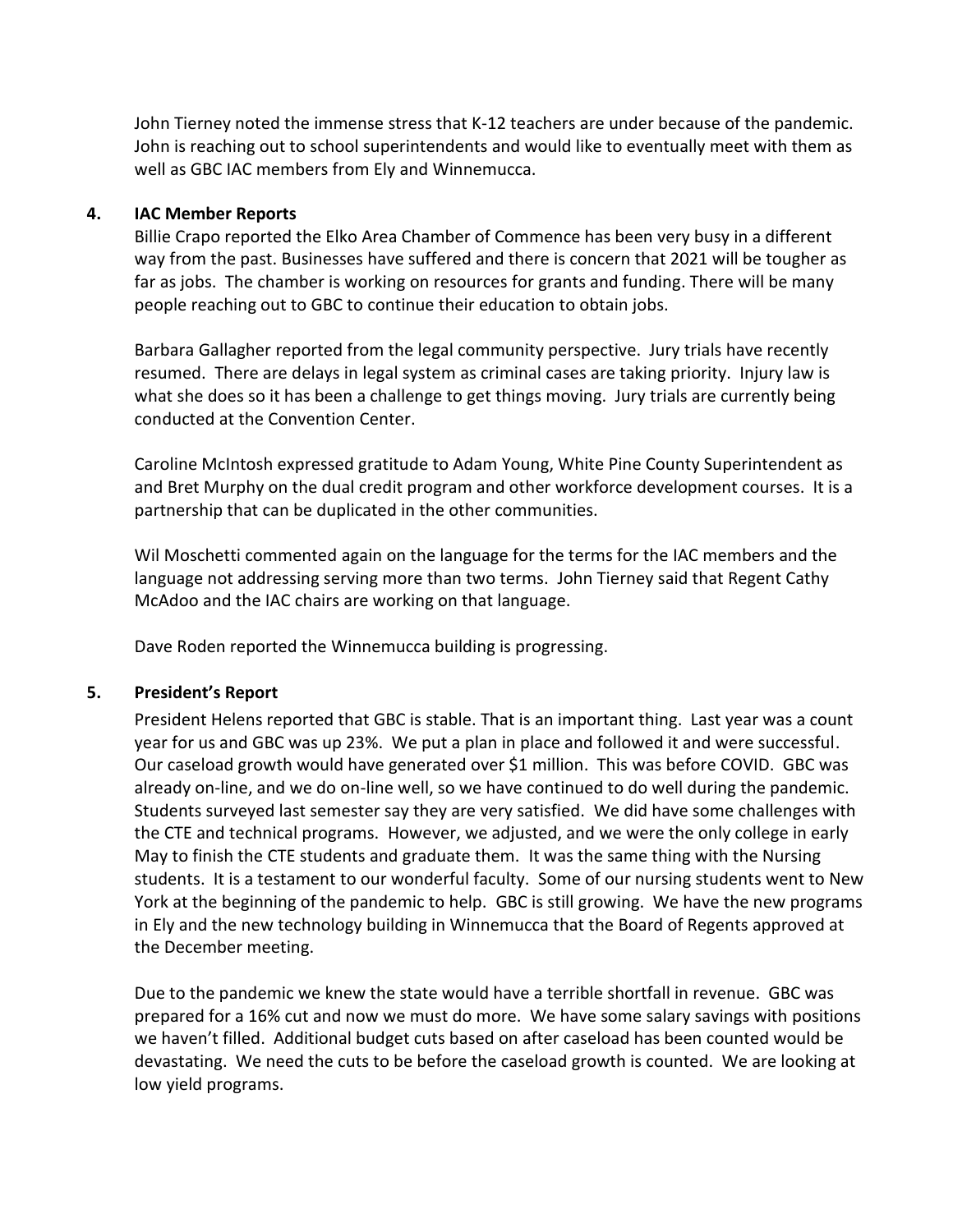President Helens reported she meets remotely two times per week with the GBC leadership group and every other week with all of GBC. GBC does the contact tracing and she is very concerned with their mental health. One thing is consistent; if people would just wear a mask and maintain distance most of this can be avoided. This really brings them down. People curse at them and think it's a hoax. We want everyone safe and healthy here at GBC, so we have strict protocols. The cases GBC has had have been contained. We are going back to limited access to facilities and appointments only.

GBC and Elko county are partnering in a new campaign entitled "I Wear a Mask Because…" Since we are an educational institute we will speak to the science, but it is an economic thing as well.

There is a new president at UNR, former Nevada governor Brian Sandoval. We will be continuing our amazing collaborations with UNR. We have good teams working together and we want to do great things. We are still in discussions with UNR and the Mackay School of Mines to create the Mining Center of Excellence which perhaps could be located in Winnemucca to coincide with the new technology building being erected there.

GBC's virtual accreditation visit in September was successful. Amid difficult times we are still moving forward.

Wil Moschetti asked about enrollments this academic year. President Helens said we were up 6% from last fall and we will be up over last spring.

Sonja Sibert talked more about the caseload growth for GBC. It was negative in the 2019 session for FY20 and FY21 and then cuts the last quarter FY20 and beginning of FY21. Budget reductions were based on FY20 level. The caseload grown is \$1.5 million net for FY22 and FY23. It balances out the negative of the 2019 session. Action of the Board of Regents to take 12% before caseload growth would be \$1.6 million and would save GBC approximately \$200,000. The GBC Foundation offered up to \$900,000 in 2019 to offset the cuts but we did not need to use that money. For FY21 the GBC Foundation has approved to allow us to use up to \$500,000 to maintain level of service to students. If enrollments remain this strong, we may not have to use that Foundation money.

# **6. Vice President for Student & Academic Affairs Report**

Jake Rivera reported we have maintained the enrollment progress into spring with the spring term up 10% in headcount and 7% FTE. Employee schedules have been scaled back and most are working remotely. Starting next week students will be seen by appointment only. Alternative grading is moving forward for students to change grades from "S" or "U" and will be an option for all institutions.

We have implemented Title 9 training for all employees. We received funding from the CARES Act to fund three projects for a total of \$550,000. Additional funding provided for much needed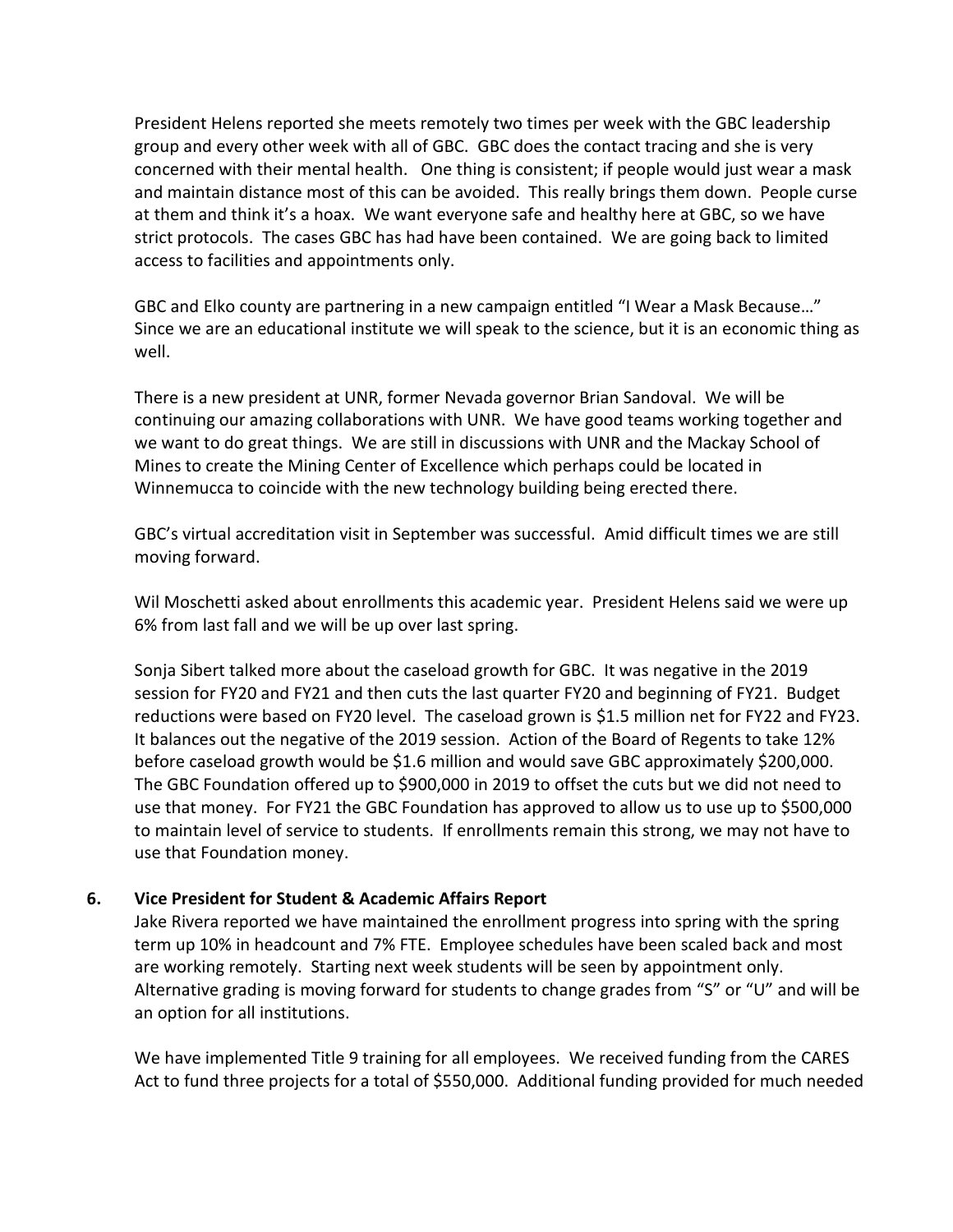equipment in the Health Sciences area including medical visualization tables and a SIM profile imaging system.

Bret Murphy reported we are doing the best we can with the hybrid model doing half face to face and half on-line. It has been difficult keeping everyone wearing masks. The HVAC Construction program at Elko High School is entirely online. He is hopeful that sometime in spring we can go live with part of it.

Mary Doucette reported the teachers who graduated last year are teaching this fall. Many of our former students are helping other K-12 teachers with the transition to on-line.

Karl Stevens reported his department has worked extensively with CTE and feels the transition to on-line has gone well. Faculty and student attitudes have been positive and has led to our success.

### **7. Faculty Senate Update**

Brian Zeizsler reported Faculty Senate is hard at work within the standing committees. Some highlights are the continued work on updating the faculty workload policy and updating the Faculty Senate Bylaws. Strategic planning is moving forward. Faculty Senate is expanding its partnership with Classified Council to see how best to serve one another.

### **8. Vice Chancellor for Community Colleges Report**

Nate Mackinnon gave thanks to all staff and faculty at GBC for the great work they continue to do during these hard times. All state employees including everyone at NSHE are taking furloughs and the level of work remains or more.

Nate reported on several grants that the NSHE has received and some of this funding will be distributed to the community colleges. NSHE received \$15 million from the Reimagining Grant and some will go to community colleges. NSHE received \$5 million from the Strengthening Community Colleges which will be distributed to all the community colleges. NSHE will also be pursuing more CARES dollars.

Nate Mackinnon discussed the new me3 platform (me3.careers.Nevada) which is a career interest platform. The platform allows you to play an interactive game which will identify your skills. Then you receive personalized career and educational recommendations. The platform is 100% free from the Rogers Foundation. GBC has a lot of great results.

The Nevada Promise Scholarship had approximately 7,000 applicants which is ½ of last year's applications. It has been hard to engage students to apply this year. The program will need a reinvestment from the Legislature to continue.

Nate Mackinnon talked about the meeting with the IAC chairs and the chair and co-chair of the Community College Committee Regents McAdoo and Carvalho. The first hour was focused on